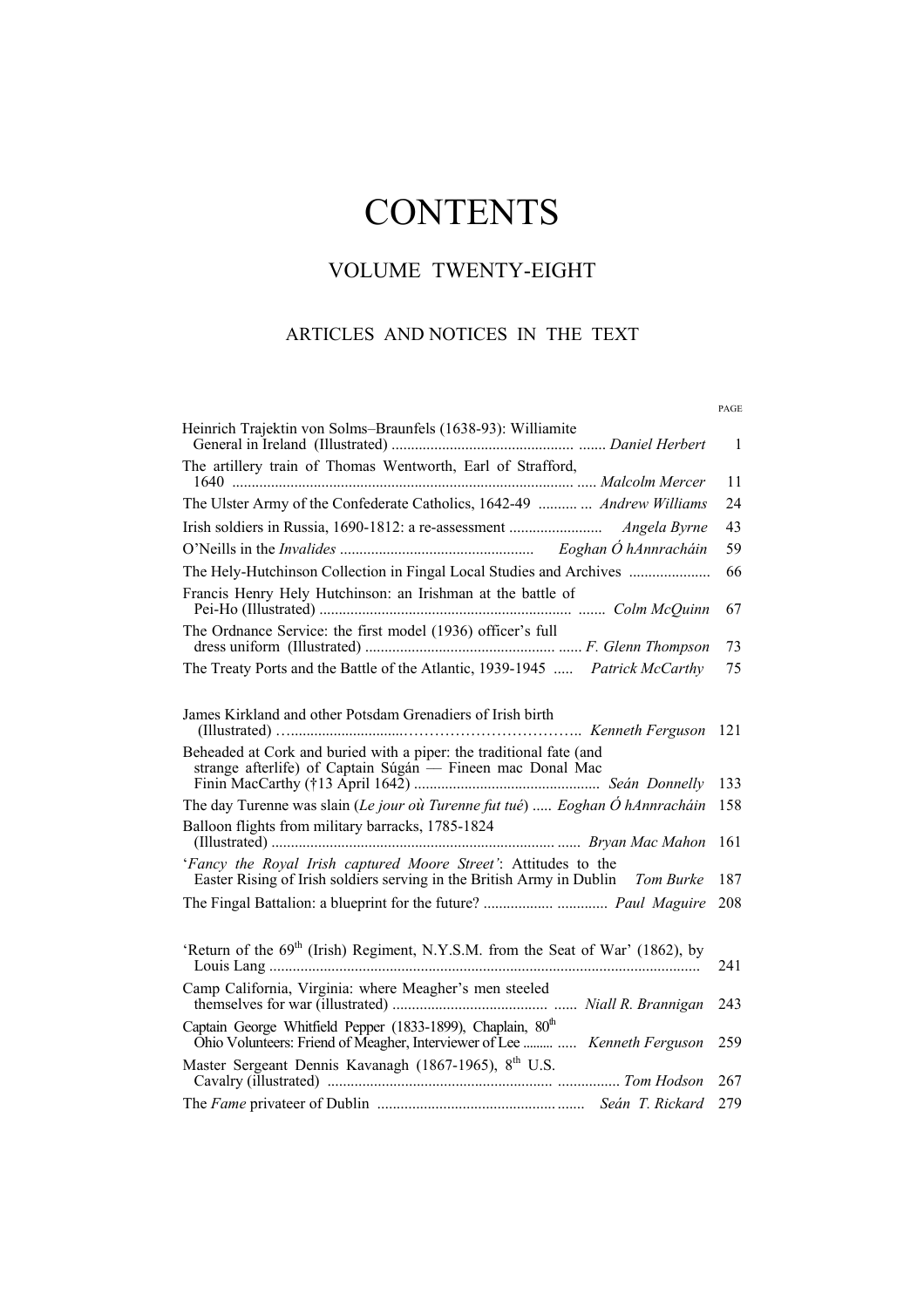| The Rev <sup>d</sup> Charles Josiah Hort (1820-1887), garrison                                                       | 299        |
|----------------------------------------------------------------------------------------------------------------------|------------|
| Two Diaries of Major Bryan Cooper (1884-1930)                                                                        | 303        |
| — The Gallipoli Diary of Major Bryan Cooper, 5 <sup>th</sup> Battalion, Connaught Rangers                            | 307        |
| German violations of Irish neutrality during the Second                                                              | 319        |
| 'Soldiers Three – A visit to the Royal Hospital': a painting of 1899                                                 |            |
|                                                                                                                      | 361<br>362 |
| The early library of the Royal Hospital, Kilmainham                                                                  | 363        |
|                                                                                                                      | 387        |
| The Royal Hibernian Military School: a salute to its New                                                             | 391        |
| — The last Prize Day (Howard R. Clarke)                                                                              | 398        |
| The attempt to re-locate the Royal Hibernian Military                                                                |            |
|                                                                                                                      |            |
| This a private shindy or can any bloke join in?': Why<br>neutral Irish volunteered for service in the British Forces |            |
| 'True Citizens' and 'Pariah Dogs' : demobilisation,                                                                  |            |

#### NOTES

| The campaign for the removal of the Dublin militia depôts from Henrietta Street<br>to the Four Courts Marshalsea, 1873-6 (Illustrated) [Kenneth Ferguson] | -101 |
|-----------------------------------------------------------------------------------------------------------------------------------------------------------|------|
|                                                                                                                                                           | 240  |
|                                                                                                                                                           |      |
|                                                                                                                                                           |      |
|                                                                                                                                                           |      |
| Sir Walter Raleigh on the consequence of the acquisition by the Irish of better                                                                           |      |

### REPLIES

| 111.— The gallóglach tighearna, 'lord's galloglass' [Query no. 312, vol. xxv (no. | 229 |
|-----------------------------------------------------------------------------------|-----|
| 112.— '2nd Battalion, Dutch Light Infantry', in Cork [Query no. 316, vol. xxvi]   | 234 |